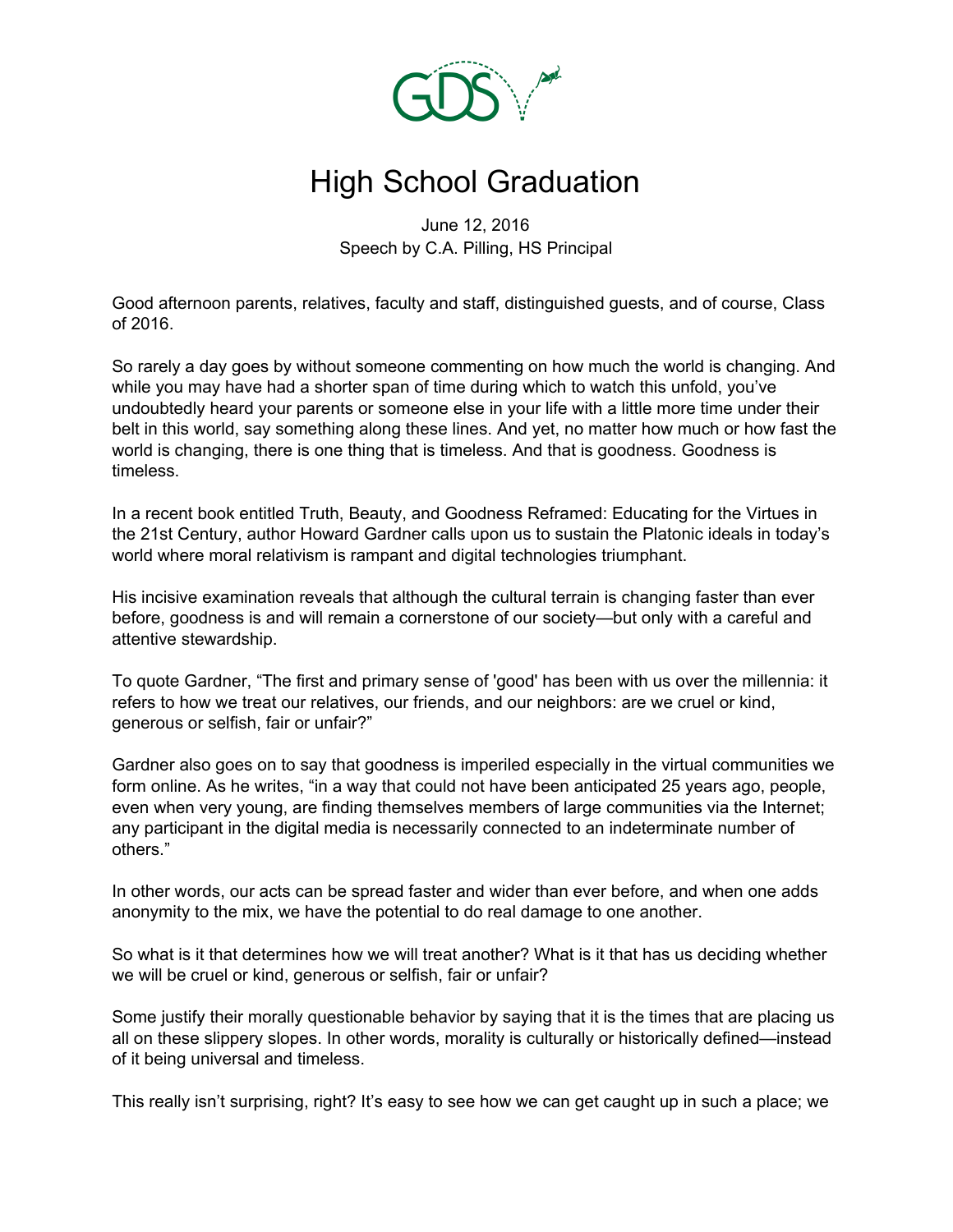feel pressure to fit in, we feel pressure to follow what seems to be in front of us every day. From politicians and pundits to celebrities and comedians, to anyone who garners the spotlight these days, we see an endless stream of examples of what can only be considered the opposite of goodness.

We see those around us behaving this way, so why shouldn't we? Rather than making our own judgment based on our own "goodness code," we allow the times that we are in or the culture that surrounds us to dictate our actions.

So how can we avoid this? How can we continue to steward goodness in our relations with one another so that this cornerstone of our society is not lost?

Well, I'm not sure I have an answer for you. But I do have an observation of just one small area of my life that relates to what Gardner has written about. I know that I respond to faces and keyboards very differently. Because I know that behind the eyes meeting eyes, that there is a living human soul who has to live with what I'm about to say. And when I'm at a keyboard, and I can remember that there is a living human soul who has to live with what I'm about to say, I seldom regret hitting send.

As it becomes ever more difficult to uphold our obligation to treat others as ends (rather than as a means to an end), to treat them fully with fairness, generosity and kindness, we must keep our eye on the basic tenets of what binds us as humans to one another and on what will ensure our survival as a species.

Now that may sound like a biologist talking, and I'll own that, but the root of that word is someone who studies life. And now, among the many miracles of the technological age, each of us with a few keystrokes can touch more lives than we can easily call to mind. But if we don't call them to mind—and not just while we are at a keyboard, but in every moment when we engage with one another—our moral lives and I would argue indeed life itself, are in peril.

What I'm asking of you—that you embrace goodness by treating others as ends and not as a means to an end, that you treat them fully with fairness, generosity and kindness first and above all else, that you actively shepherd goodness by pushing back on what surrounds you—may seem as though it is beyond human ability within the context of today's culture.

But I know you. I know your capacity. You've practiced goodness in so many ways. On your senior overnight last August one of you spoke up against the belief held by so many seniors that have gone before you—that you need to teach the underclassmen to show you respect and even to bow down to you—the seniors—because you were now in charge. Rather, you said, your job was to make them feel welcome, to be role models for them, and to help guide them.

Your work in the Policy Institute in developing Military Mondays—a program launching this summer that will allow vets to receive free legal help in accessing their benefits at area Starbucks locations—as well as your impassioned plea for GDS to do good in its own immediate community by increasing the number of affordable housing units in the future development of the Volvo site are two additional examples.

Your leadership in Student Voices where no topic is off limits—no matter how